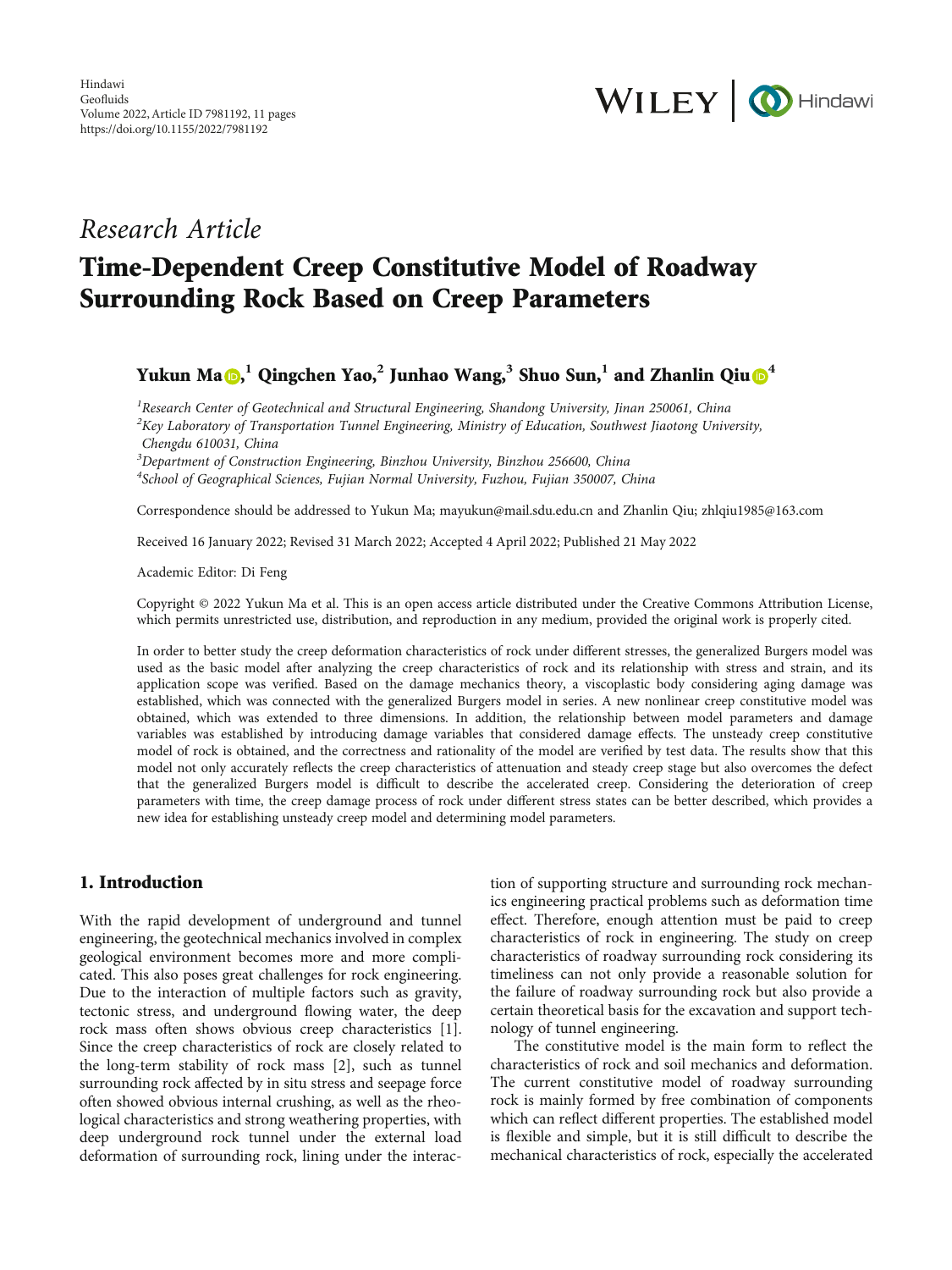creep characteristics of rock. As is known to all, creep deformation of rocks accumulates gradually under external stress conditions. Changes in external stress conditions affect the development of creep deformation. When a certain stress level is reached, rocks exhibit accelerated creep behavior. Therefore, a scientific and reasonable creep constitutive model of rock must be able to accurately simulate the accelerated creep characteristics of rock. In this respect, some scholars have carried out pioneering work. In order to reflect the viscoelastic-plastic characteristics of soft rock under different stress levels, Chen et al. [[3\]](#page-9-0) proposed the plastic body of fracture and nonlinear creep and constructed a composite rheological mechanics model, which can well reflect the three-stage creep characteristics and crack closure effect. Yang and Xu [[4\]](#page-9-0) used the Kachanov damage definition to deduce the damage evolution equation of different creep stages and established a nonlinear damage rheological model of rock based on the view of effective stress, which can better describe the three-stage creep characteristics. Zhi-lei et al. [\[5](#page-9-0)] established a fractional-order creep model by replacing Newtonian bodies in the Westland model with soft components. Jiawen et al. [\[6](#page-9-0)] obtained a nonlinear creep model that could describe the accelerated creep characteristics of greenschist by improving the generalized Bingham model. Yajing et al. [\[7\]](#page-10-0) proposed a nonlinear stick-pot element with strain-triggering and presented its constitutive relation. A new constitutive equation reflecting the whole process of rock creep was established by connecting the element with the traditional western element model in series. Fengnian and Kuiying [\[8](#page-10-0)] found that most of the traditional viscoelastic models could not describe the whole process of rock creep effectively through analysis, and then discussed the nonlinear viscoelastic constitutive model from the elastic model, the relationship between strength and strain velocity, and the influence of the change of creep experimental parameters on the curve. [[9\]](#page-10-0) proposed a new element combining the classical Mohr coulomb criterion and then connected it in series with the traditional Burgers model. The new creep model obtained can make up for the defect that the Burgess model cannot reflect the accelerated creep stage of rock. Tested the long-term creep mechanical behavior of salt rock under low stress  $(7.5 \sim 15 \text{ MPa})$  and proposed a nonlinear creep constitutive model of salt rock considering damage. Mansouri and Ajalloeian [[10](#page-10-0)] researched the mechanical characteristics of salt rock using uniaxial compression tests and creep tests in a salt diapir located in the south of Iran. Based on the creep experiment of triaxial salt rock, Fei et al. [\[11](#page-10-0)] extended the traditional fractional derivative model from one-dimensional case to three-dimensional case. A new creep model with varying order fractional derivative is proposed to describe the total creep process of salt rock. Hou et al. [[12](#page-10-0)] studied the influence of initial damage on rock aging behavior by analyzing the creep test results of sandstone with different initial damage degrees and proposed a coupled creep damage constitutive model that can be used to predict the time-varying behavior of rock under different initial damage states. Yonggang and Xiue [\[13\]](#page-10-0) established the unsteady creep model and deduced its creep compliance based on the unsteady sticky pot, which can better reflect

the nonlinear characteristics of creep. Sterpi and Gioda [[14\]](#page-10-0) established a constitutive model that can better describe the creep behavior of tuff by establishing the relationship between creep strain rate and rheological parameters. Junz-hen [[15\]](#page-10-0) explored the relationship between brittle creep failure time of hard rock and postfailure stress deformation in view of the brittle creep failure phenomenon of hard rock. Haifeng et al. [[16](#page-10-0)] introduced fractional calculus to describe the viscoelastic and viscoplastic strain of creep of soft rock and connected it with damaged elastomer to obtain a new creep damage model, which proved that it could better reflect the creep deformation characteristics of soft rock. Xuecheng [\[17](#page-10-0)] established a nonlinear creep model for the three-stage creep process based on the creep aging and damage characteristics of marble. Yongjun et al. [\[18\]](#page-10-0) established a nonlinear Burgers model with FC component combination, which can describe the nonlinear creep stage of rock well. Yang et al. [\[19](#page-10-0)] proposed a nonlinear sticky pot element to improve the Burgers model and extended the creep equation of the unsteady Burgers model to three-dimensional stress state. Kaiyun et al. [[20](#page-10-0)] established an unsteady nonlinear model by introducing a nonlinear viscoplastic body, considering the weakening law of elastic modulus with time. Junbao et al. [[21](#page-10-0)] found an empirical model that could describe the whole process of creep and made the model curve have a good fitting degree with the test data. Based on the fractional order theory, Zhi-lei et al. [[5\]](#page-9-0) established a nonlinear model that could overcome the shortcoming of traditional Westland model that was difficult to describe accelerated creep on the basis of considering the unsteady characteristics of parameters. Zhao et al. [[22](#page-10-0)], based on Kachanov damage theory, combined Burgers model and nonlinear M-C plastic element in series to form the BNMC creep damage model, which can reasonably simulate the viscoelastic-plastic and creep damage of rock. Wang et al. [[23](#page-10-0)] established damage variable expression based on the difference between initial pressure and unloading pressure and introduced Burgers model to establish nonlinear creep model, which can describe the whole process of rock creep better.

The above pioneering work provides a good theoretical basis for the establishment of constitutive models considering the accelerated creep characteristics of rock. However, most models cannot describe the accelerated creep behavior of soft rock and hard rock at the same time. Based on this, in this paper, the generalized Burgers creep model is used as the basic model, the damage mechanics theory is introduced, the nonlinear viscoelastic-plastic creep damage model of rock is established, and the model is extended to the threedimensional stress state. In addition, this paper also gives a method to calculate the model parameters and verifies the rationality and feasibility of the model by comparing with the experimental results.

#### 2. Nonlinear Creep Characteristics of Rock

After rock is subjected to constant load, it will produce a transient deformation at first, and then enter the stage of creep deformation, which is generally divided into three stages: attenuation creep, stable creep and accelerated creep.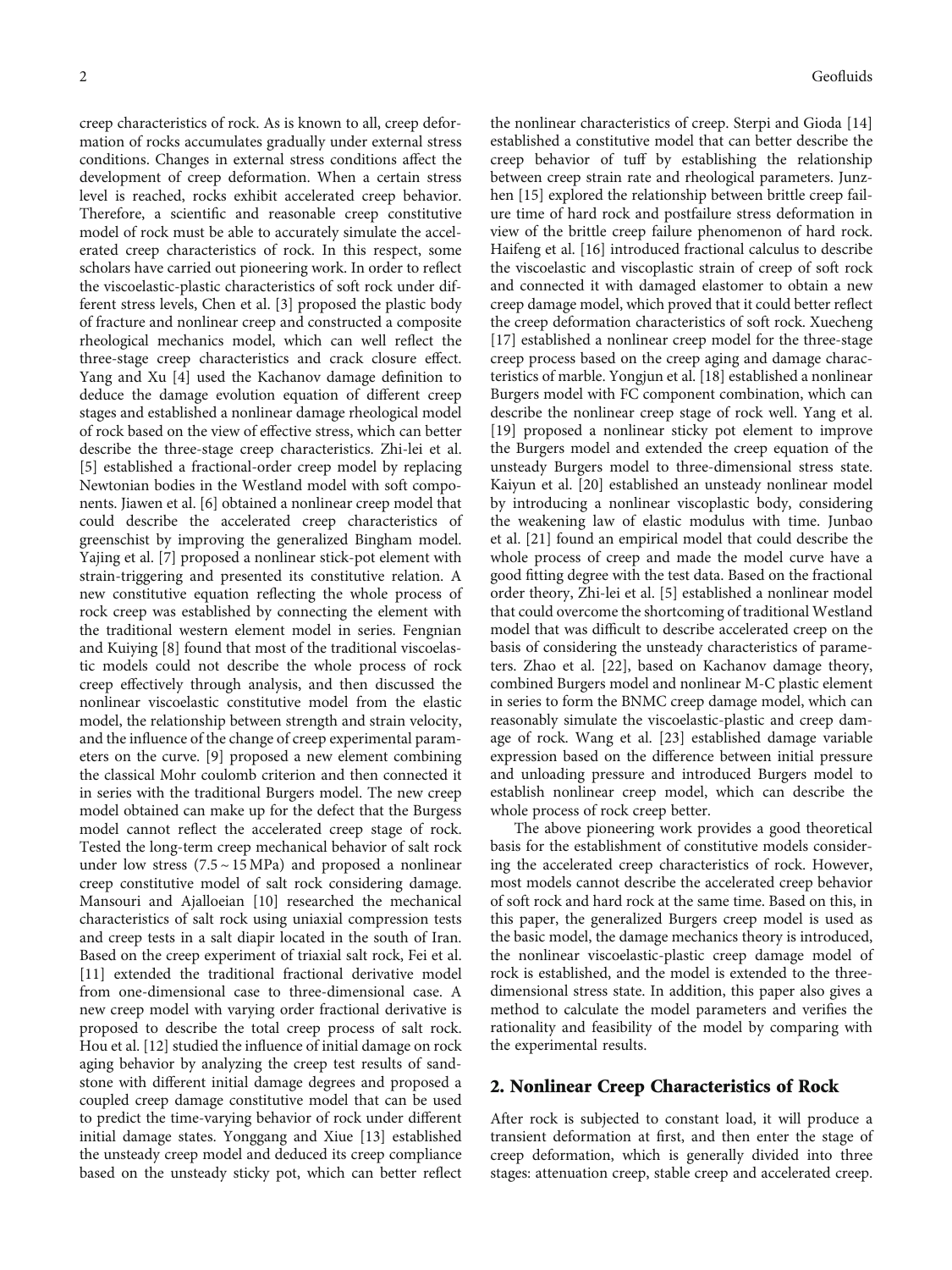### Geofluids 3

Not all rocks undergo creep stage after loading, which leads to failure. The creep deformation behaviour of rocks is affected by its own structural properties, stress level and loading time. According to the stress level, creep can be divided into steady creep and unsteady creep processes. [\[1,](#page-9-0) [24](#page-10-0)–[26](#page-10-0)]. The details are as follows:

- (1) When the stress level is less than the long-term strength of the rock, the rock exhibits the property of attenuation creep. The creep curve presents an upward convex shape, and the deformation value approaches to a constant value. And with the increase of time, the rock will not occur creep damage
- (2) When the stress level is greater than the long-term strength of the rock, it exhibits the property of nonattenuation creep. Under the long-term loading, the deformation of rock increases with time, and the creep curve presents an inverse "s" type, which gradually goes through the stages of attenuation creep, stable creep, and accelerated creep and finally reaches the ultimate strain and occurs instability failure

It should be noted that not all rocks exhibit three-stage creep when subjected to horizontal stress loads. Because of the difference of rock mechanical properties and loading methods, the duration of each creep stage of rock is different. At this point, the cracks and damage inside the rock caused by the load are also different. When the stress is greater than the long-term strength of the rock, the creep rate of the second creep stage is low and lasts for a long time at a low stress level, and the third creep stage is difficult to observe, mainly because the internal damage of the rock will not continue to develop at a low stress level. At a high stress level, the creep rate increases sharply and soon enters the third creep stage. The second creep stage lasts for a short time, and it is even difficult to observe the phenomenon of stable creep. This is mainly due to the rapid development of internal damage of rock at a high stress level, resulting in the nonobvious stable creep stage. A complete three-stage creep curve can be observed only under moderate stress conditions.

When the stress level is lower than point *A*, there is no creep phenomenon and only transient deformation. When the stress level is higher than point *A* and lower than point *B*, the creep property is only attenuated. At the same time, the creep stops when it intersects the creep termination trajectory, and the rock specimen is in a stable state. The final creep deformation will fall at the intersection of AE line and strain parallel line. The strain corresponding to point *B* is defined as the strain corresponding to the long-term strength of rock, and the AE curve is defined as the termination track line of creep under low stress level. When the stress level is greater than point *B*, the rock will exhibit three-stage creep and nonattenuation creep and eventually will fail over time. Moreover, the higher the stress level is, the shorter the creep failure time is, and the smaller the final creep strain value is. As can be seen from the Figure 1, when the external load is C point, the final creep reaches point *D* failure. When the external load is greater than point *C*, the final creep fails before point *B*, and the creep duration of



FIGURE 1: Creep and stress-strain relationship.

the former is longer than that of the latter and the final creep strain value is larger.

According to the above analysis of creep characteristics, when the external load stress level is lower than the longterm strength, the rock will not occur creep failure. When the external load stress level is greater than the long-term strength, rock failure will occur with the development of time. It is therefore important to determine the long-term strength or strain of the rock at this time. It is very important for the stability of rock mass engineering to control the external load (strain) below the long-term strength (strain corresponding to long-term strength). When the external load cannot be controlled, effective engineering support should be carried out before accelerating creep to enhance the mechanical properties of rock mass and the ability to resist deformation and failure, so as to avoid the occurrence and development of engineering accidents.

#### 3. Establishment of the Nonlinear Creep Model

3.1. Base Model Selection. As a common complex nonlinear geological material, there are some basic mechanical characteristics in rock body, such as elasticity, viscosity, viscoelasticity, and viscoplasticity. There are three kinds of elements commonly used in rock constitutive models: elastic element, viscous element, and plastic element. Since a single element can only describe a certain fixed property of rock body, the model of rock composite element can be constructed by combining different elements. The generalized Burgers model is developed from the classical Burgers model, which can be regarded as a generalized Burgers creep model with wider application scope by connecting a Kelvin body in series on the basis of the traditional Burgers model. The schematic diagram of the generalized Burgers creep model is shown in Figure [2.](#page-3-0)

where  $E_1$  and  $\eta_1$  are the elastic modulus and viscosity coefficient of Maxwell body,  $E_2$  and  $\eta_2$  are the elastic modulus and viscosity coefficient of Kevlin-I body, and  $E_3$  and  $\eta_3$ are the elastic modulus and viscosity coefficient of Kevlin-II body, respectively.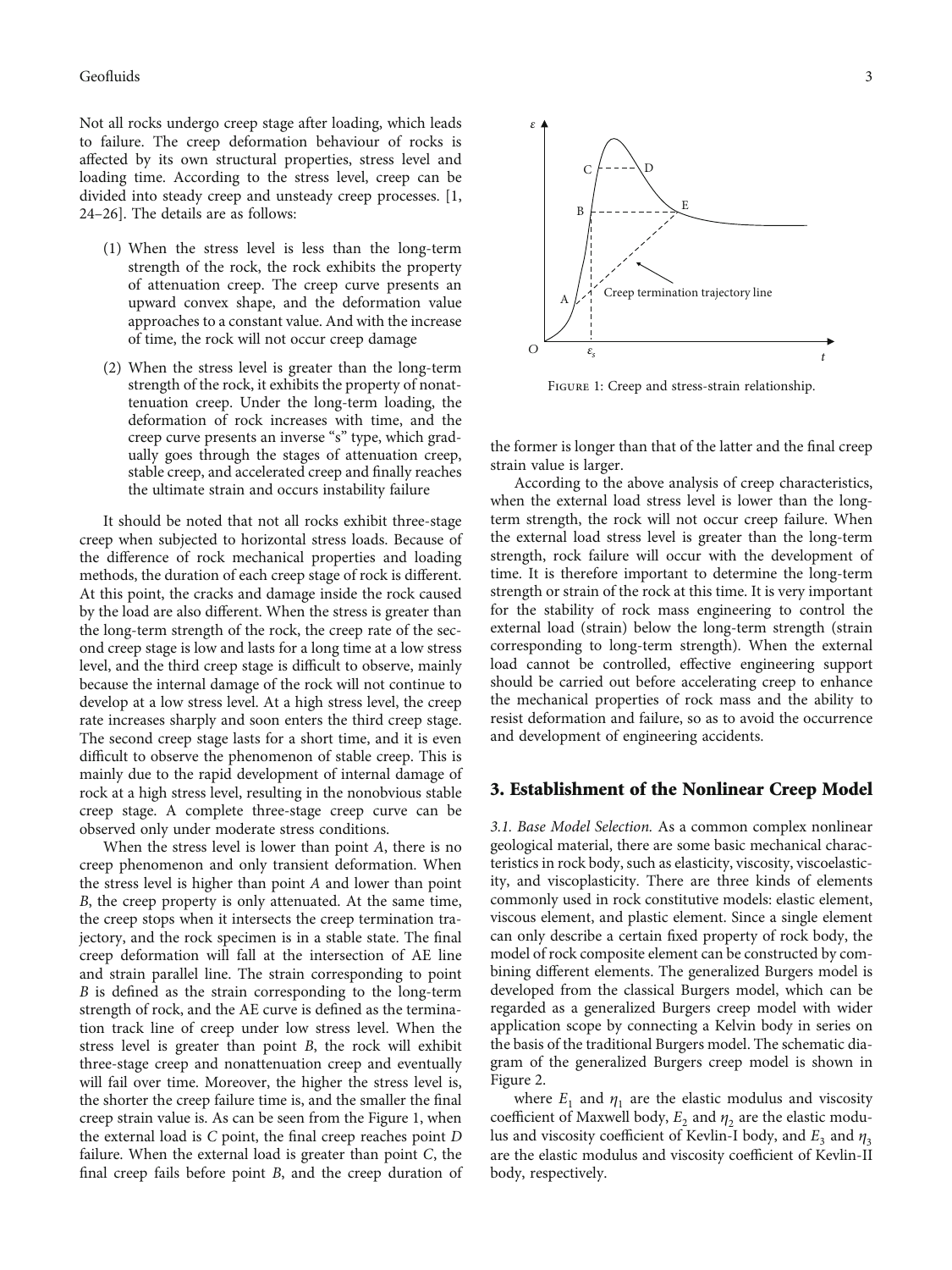<span id="page-3-0"></span>

Figure 2: Generalized Burgers creep model.

According to the rheological model theory, the generalized Burgers model satisfies the following relations in onedimensional state:

$$
\left\{ \begin{aligned} \sigma &= \sigma_1 + \sigma_2 + \sigma_3, \\ \epsilon &= \epsilon_1 + \epsilon_2 + \epsilon_3, \end{aligned} \right. \tag{1}
$$

where  $\sigma$  is the stress,  $\varepsilon$  is the creep deformation of rock, and subscripts 1, 2, and 3 are state variables of Maxwell body, Kevlin-І body, and Kevlin-II body, respectively.

According to the mechanical characteristics of the component itself, the one-dimensional creep equation of the generalized Burgers model can be obtained:

$$
\varepsilon = \frac{\sigma}{E_1} + \frac{\sigma}{\eta_1} t + \frac{\sigma}{E_2} \left[ 1 - \exp\left( -\frac{E_2}{\eta_2} t \right) \right] + \frac{\sigma}{E_3} \left[ 1 - \exp\left( -\frac{E_3}{\eta_3} t \right) \right].
$$
\n(2)

3.2. Improved Generalized Burgers Model with Fixed Parameters. The creep curves of intact rock specimens are mainly composed of initial creep stage, stable creep stage, and accelerated creep stage. The creep curve of generalized Burgers model with fixed parameters is shown in Figure 3. For the generalized Burgers model, attenuation creep and stable creep deformation can be well described. However, the accelerated creep deformation cannot be well described because the components used in the generalized Burgers model are ideal linear components. In order to enhance its describing ability, the generalized Burgers model is improved to reflect the creep characteristic curves under different stresses.

At the microscopic level, the creep deformation of rock is the accumulation of cracks and damage inside the rock. When the cracks develop to a certain extent, the rock will be destroyed. Considering that the deformation of rock is mainly plastic deformation after the accelerated creep, it is more reasonable to select a strain parameter as the threshold value of rock entering the accelerated creep. In this paper, a nonlinear viscose pot with strain triggering proposed by Yajing et al. [\[7\]](#page-10-0) was used to describe the deformation of rock in the accelerated creep stage. The improved generalized Burgers model was obtained by connecting this model in series



Figure 3: Generalized Burgers creep curve.

to the generalized Burgers model, as shown in Figure 2. The constitutive model of the nonlinear sticky pot is

$$
\begin{cases}\n\sigma = \eta_n \ddot{\varepsilon}_n & (\varepsilon \ge \varepsilon_s), \\
\varepsilon_n = 0 & (\varepsilon < \varepsilon_s),\n\end{cases} \tag{3}
$$

where  $\varepsilon_n$  is the deformation caused by accelerated creep, and *<sup>η</sup><sup>n</sup>* is the viscosity coefficient of nonlinear sticky pot.

As shown in Figure [4,](#page-4-0) when  $\varepsilon < \varepsilon$ , the deformation produced by nonlinear sticky pot is zero. Therefore, the model can be reduced to a generalized Burgers model, as shown in Equation (2).

However, when  $\varepsilon \geq \varepsilon_{s}$ , the rock enters an accelerated creep phase. At this point, the nonlinear sticky pot comes into play. According to the series relationship of model components, the total strain of the improved generalized Burgers model can be expressed as

$$
\varepsilon = \varepsilon_1 + \varepsilon_2 + \varepsilon_3 + \varepsilon_n. \tag{4}
$$

Combining Equations (2)–(4) with Laplace transform, one can be obtained as

$$
\tilde{\varepsilon}_1(s) + \tilde{\varepsilon}_2(s) + \tilde{\varepsilon}_3(s) = \frac{\sigma}{E_1 s} + \frac{\sigma}{\eta_1 s^2} + \frac{\sigma}{(E_2 + \eta_2 s)s} + \frac{\sigma}{(E_3 + \eta_3 s)s},\tag{5}
$$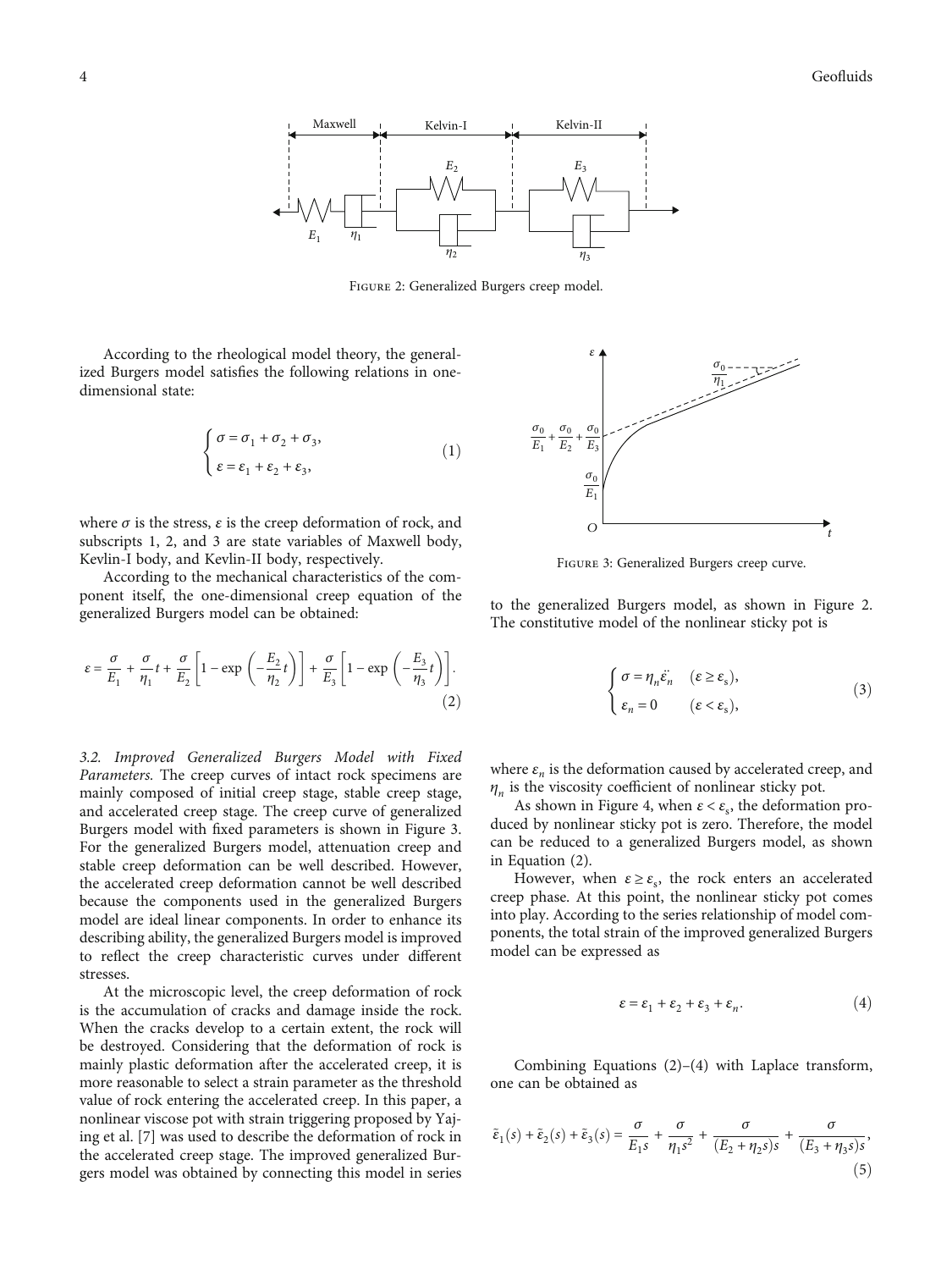<span id="page-4-0"></span>

Figure 4: Improved generalized Burgers creep model.

$$
\tilde{\varepsilon}_n(s) = \frac{\sigma}{\eta_n s^3},\tag{6}
$$

$$
\tilde{\varepsilon}(s) = \tilde{\varepsilon}_1(s) + \tilde{\varepsilon}_2(s) + \tilde{\varepsilon}_3(s). \tag{7}
$$

where ~*ε* is the Laplace transform of *ε*, and *s* is the complex variable of the Laplace transform space.

The combined Equations [\(5](#page-3-0))-(7),  $\tilde{\varepsilon}(s)$ , can be expressed as

$$
\tilde{\varepsilon}(s) = \frac{\sigma}{E_1 s} + \frac{\sigma}{\eta_1 s^2} + \frac{\sigma}{(E_2 + \eta_2 s)s} + \frac{\sigma}{(E_3 + \eta_3 s)s} + \frac{\sigma}{\eta_n s^3}.
$$
 (8)

The inverse Laplace transform is applied to Equation (8). When rock deformation is greater than  $\varepsilon_{s}$ , the stress-strain relationship of the improved generalized Burgers model can be expressed as

$$
\varepsilon = \frac{\sigma}{E_1} + \frac{\sigma}{\eta_1} t + \frac{\sigma}{E_2} \left[ 1 - \exp\left( -\frac{E_2}{\eta_2} t \right) \right] + \frac{\sigma}{E_3} \left[ 1 - \exp\left( -\frac{E_3}{\eta_3} t \right) \right] + \frac{\sigma}{2\eta_1} \xi^2,
$$
\n(9)

where  $\xi = t - t_s$ ,  $t_s$ , is the time when the rock just enters accelerated creep.

Combining Equations  $(2)$ ,  $(3)$  , and  $(9)$ , a complete improved generalized Burgers one-dimensional creep model can be obtained as follows:

$$
\begin{cases}\n\varepsilon = \frac{\sigma}{E_1} + \frac{\sigma}{\eta_1} t + \frac{\sigma}{E_2} \left[ 1 - \exp\left( -\frac{E_2}{\eta_2} t \right) \right] + \frac{\sigma}{E_3} \left[ 1 - \exp\left( -\frac{E_3}{\eta_3} t \right) \right] (\varepsilon < \varepsilon_s), \\
\varepsilon = \frac{\sigma}{E_1} + \frac{\sigma}{\eta_1} t + \frac{\sigma}{E_2} \left[ 1 - \exp\left( -\frac{E_2}{\eta_2} t \right) \right] + \frac{\sigma}{E_3} \left[ 1 - \exp\left( -\frac{E_3}{\eta_3} t \right) \right] + \frac{\sigma}{2\eta_n} \xi^2 (\varepsilon \ge \varepsilon_s).\n\end{cases} (10)
$$

3.3. Improved Constant Three Dimensional Generalized Burgers Model. Under three-dimensional stress conditions, the total strain of the improved generalized Burgers model can be expressed by a tensor:

$$
\varepsilon_{ij} = \varepsilon_{ij}^1 + \varepsilon_{ij}^2 + \varepsilon_{ij}^3 + \varepsilon_{ij}^n, \tag{11}
$$

where  $\varepsilon_{ii}$  is the total strain of the improved generalized Burgers model under three-dimensional stress state, and  $\varepsilon_{ij}^1$ ,  $\varepsilon_{ij}^2$ ,  $\varepsilon_{ij}^3$ , and  $\varepsilon_{ij}^n$  are the strains of Maxwell body, Kevlin-I body, Kevlin-II body, and nonlinear pot, respectively.

According to the generalized Hooke's law, the threedimensional constitutive relation of elastomers is

$$
\begin{cases}\n e_{ij} = \frac{1}{2G_0} s_{ij}, \\
 \varepsilon_{ii} = \frac{1}{3K} \sigma_{ii},\n\end{cases}
$$
\n(12)

where  $s_{ii}$  and  $e_{ii}$  represent partial stress and partial strain tensors, respectively; accordingly,  $\sigma_{ii}$  and  $\varepsilon_{ii}$  represent volumetric stress and volumetric strain, respectively, and *G*<sub>0</sub> and *K* represent shear modulus and volumetric modulus, respectively.

The stress tensor  $\sigma_{ij}$  can be further decomposed into

$$
\sigma_{ij} = s_{ij} + \delta_{ij}\sigma_{\text{mm}}.\tag{13}
$$

It is generally considered that the bulk strain of rock can be ignored in the whole creep stage of rock; so, the creep characteristics of rock are mainly reflected in shear deformation. Therefore, an improved generalized Burgers threedimensional creep equation is established without considering volumetric creep. Thus, Equation (10) is extended to three-dimensional stress state, and the following equation can be obtained: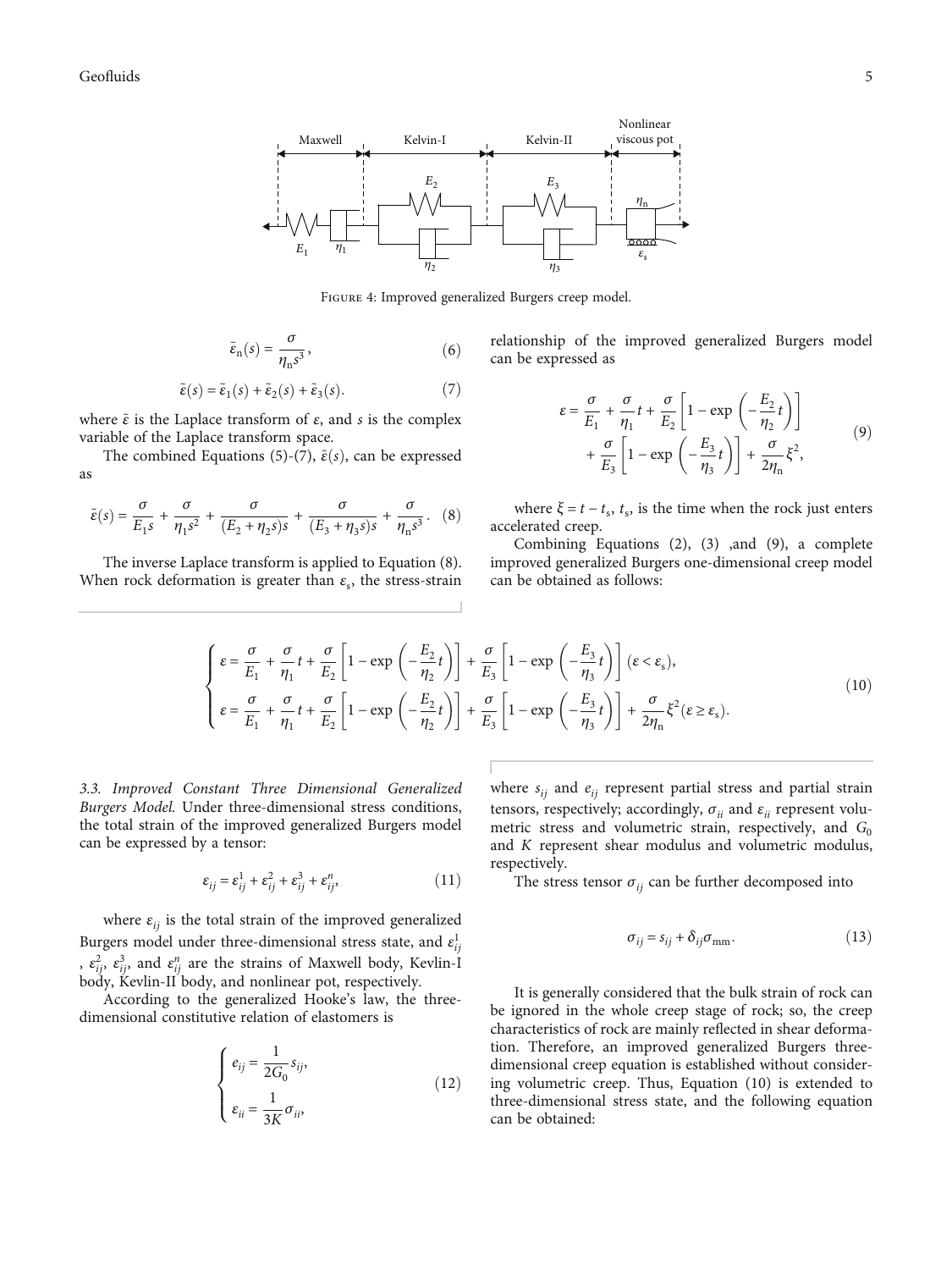<span id="page-5-0"></span>

Figure 5: Relation between elastic modulus and time [[29](#page-10-0)].

$$
\begin{cases}\n\varepsilon_{ij} = \frac{s_{ij}}{2G_1} + \frac{\sigma_{mm}}{3K} \delta_{ij} + \frac{s_{ij}}{2H_1} t + \frac{s_{ij}}{2G_2} \left[ 1 - \exp\left( -\frac{G_2}{H_2} t \right) \right], \\
\frac{s_{ij}}{2G_3} \left[ 1 - \exp\left( -\frac{G_3}{H_3} t \right) \right] (\varepsilon_{11} < \varepsilon_s), \\
\varepsilon_{ij} = \frac{s_{ij}}{2G_1} + \frac{\sigma_{mm}}{3K} \delta_{ij} + \frac{s_{ij}}{2H_1} t + \frac{s_{ij}}{2G_2} \left[ 1 - \exp\left( -\frac{G_2}{H_2} t \right) \right], \\
\frac{s_{ij}}{2G_3} \left[ 1 - \exp\left( -\frac{G_3}{H_3} t \right) \right] + \frac{\xi^2}{4H_n} s_{ij} (\varepsilon_{11} \ge \varepsilon_s),\n\end{cases} \tag{14}
$$

where  $G_1$ ,  $G_2$ , and  $G_3$  correspond to the shear moduli of elastic moduli  $E_1$ ,  $E_2$ , and  $E_3$ , respectively, and  $H_1$ ,  $H_2$ ,  $H_3$ ,

and *H<sub>n</sub>*, respectively, represent the viscosity coefficients under three-dimensional stress state at each stage.

The conventional triaxial stress path satisfies the following relationship:

$$
\left\{ \begin{aligned} &\sigma_2 = \sigma_3 < \sigma_1, \\ &\sigma_{\rm mm} = (2\sigma_3 + \sigma_1)/3, \\ &s_{11} = 2(\sigma_1 - \sigma_3)/3. \end{aligned} \right. \tag{15}
$$

By substituting Equation (15) into Equation (14), the improved generalized Burgers model under three dimensional stress can be expressed as

$$
\begin{cases}\n\varepsilon_{11}(t) = \frac{\sigma_1 - \sigma_3}{3G_1} + \frac{\sigma_1 + 2\sigma_3}{9K}\delta_{ij} + \frac{\sigma_1 - \sigma_3}{3H_1}t + \frac{\sigma_1 - \sigma_3}{3G_2} \left[1 - \exp\left(-\frac{G_2}{H_2}t\right)\right] + \\
\frac{\sigma_1 - \sigma_3}{3G_3} \left[1 - \exp\left(-\frac{G_3}{H_3}t\right)\right](\varepsilon_{11} < \varepsilon_s), \\
\varepsilon_{11}(t) = \frac{\sigma_1 - \sigma_3}{3G_1} + \frac{\sigma_1 + 2\sigma_3}{9K}\delta_{ij} + \frac{\sigma_1 - \sigma_3}{3H_1}t + \frac{\sigma_1 - \sigma_3}{3G_2} \left[1 - \exp\left(-\frac{G_2}{H_2}t\right)\right] + \\
\frac{\sigma_1 - \sigma_3}{3G_3} \left[1 - \exp\left(-\frac{G_3}{H_3}t\right)\right] + \frac{(\sigma_1 - \sigma_3)\xi^2}{6H_n}(\varepsilon_{11} \ge \varepsilon_s).\n\end{cases} (16)
$$

#### 4. Unsteady Model Parameters

In complex and deep geological environment, the mechanical properties of surrounding rock cannot be explained by conventional mechanical theory, and the mechanical properties and creep characteristics of surrounding rock have obvious nonlinear characteristics. Therefore, creep parame-

ters can no longer be taken as fixed values to describe the nonlinear creep deformation characteristics. The reason why the generalized Burgers model cannot accurately describe the deformation characteristics of rock in various creep stages is that rock is regarded as an ideal fluid, and shear modulus and viscosity coefficient are considered to be constant parameters in the creep process. In fact, in the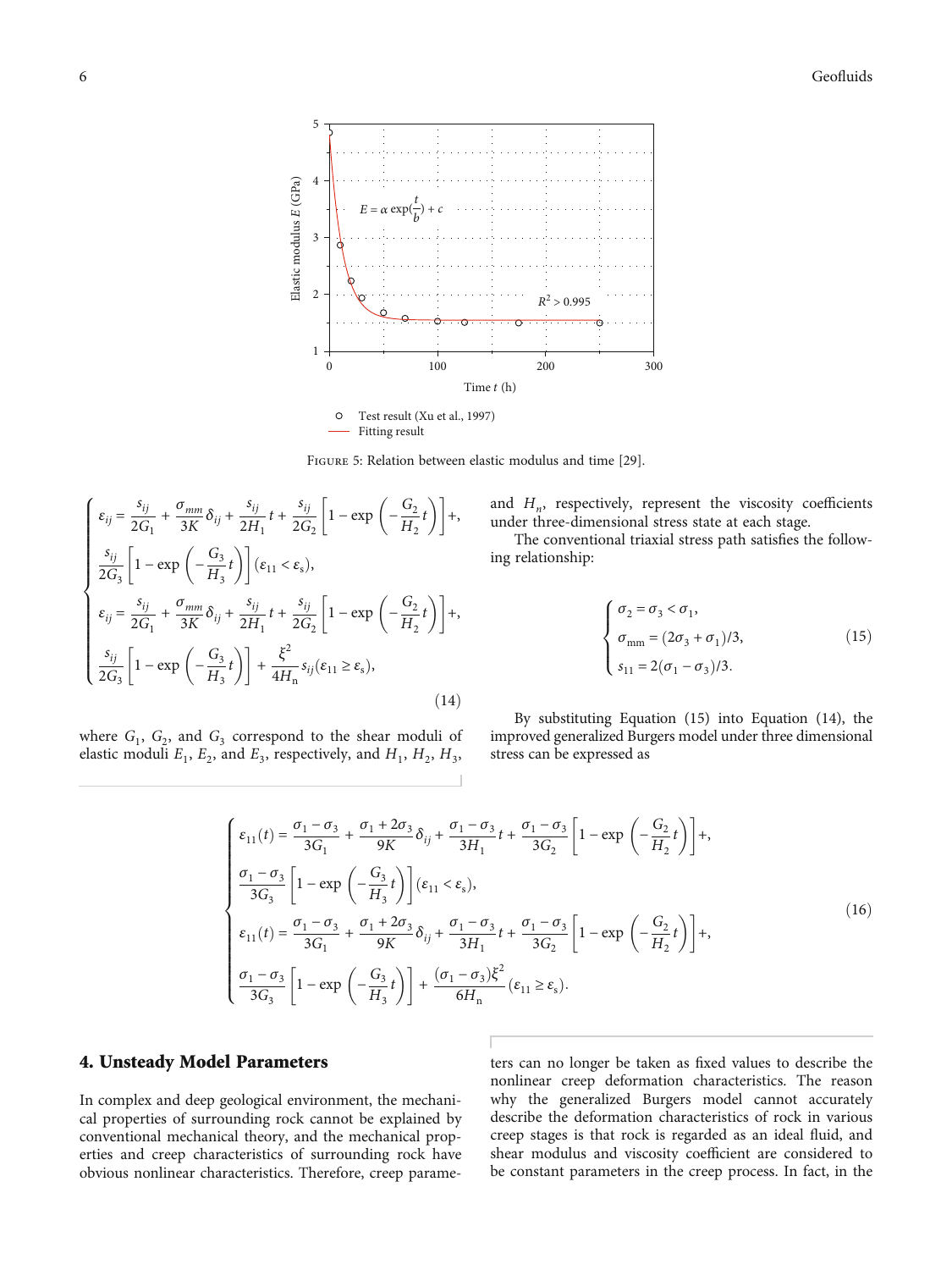<span id="page-6-0"></span>

FIGURE 6: Influence of fitting parameters on damage variable.



Figure 7: Basic condition of roadway.

creep process of rock, the primary fractures are gradually pressed and closed, and the new fractures initiation, expansion, and connection and the mechanical properties of rock gradually deteriorate. Therefore, it is very important to clarify the damage mechanism and its quantitative expression for the establishment of a complete creep model of rock. In damage mechanics, there are mainly two ways to define damage factor *D*: one is to define damage variable according to the change of effective loading area in the process of material damage; the other is to define the damage variable according to the change of elastic modulus during material loading. The first definition method requires the use of analysis equipment to constantly monitor the occurrence of damage phenomenon in the loading process of specimens to define the effective bearing area; the second method requires processing of cyclic loading and unloading data to obtain isochronous stress-strain curves, so as to obtain the elastic modulus of specimens at different times. In contrast, the second method is more convenient to define the damage variables. In this paper, the basic damage variable is introduced according to the strain equivalence hypothesis, and the damage variable is regarded as a function only related

to deviational stress and time [\[27, 28](#page-10-0)]; following his ideas, this paper proposed the damage variables as follows:

$$
D(t) = 1 - \frac{E(t)}{E_0(t)},
$$
\n(17)

where  $E_0$  represents the elastic modulus of rock in the initial state, and *E* represents the current elastic modulus of rock at a certain moment.

Hongfa [\[29\]](#page-10-0) carried out uniaxial creep compression test of soft rock and obtained the quantitative relationship between strength and elastic modulus of rock mass, as shown in Figure [4](#page-4-0). It can be seen from the figure that the elastic modulus decreases gradually with the increase of time, which also indirectly indicates that the creep damage of rock has a significant impact on the mechanical parameters of rock. In order to further clarify its quantitative rela-tionship, it can be seen from Figure [5](#page-5-0) that when  $t = 0$ , the rock is in the initial state and no damage has occurred to the rock. When  $t \rightarrow \infty$ , it is assumed that the damage to the rock has been stabilized and  $D = E_0 - E_{\infty}/E_0$ ; so, Equation (17) can be further written as

$$
D(t) = \frac{E_0 - E_{\infty}}{E_0} [\exp (lt) + k],
$$
 (18)

where *k* and *l* are fitting parameters. In order to further explore the influence of the above fitting parameters on the value of the damage variable, as  $E_0 - E_{\infty}/E_0$  in the expression of the damage variable can be determined by experiment, the following analysis is focused on the influence of fitting parameters *k* and *l* on the damage variable. For simplicity, it is assumed that  $E_0 - E_{\infty}/E_0 = 0.5$ , and the effects of different fitting parameters are shown in Figure 6. It can be seen from the figure that the smaller *l* is, the faster the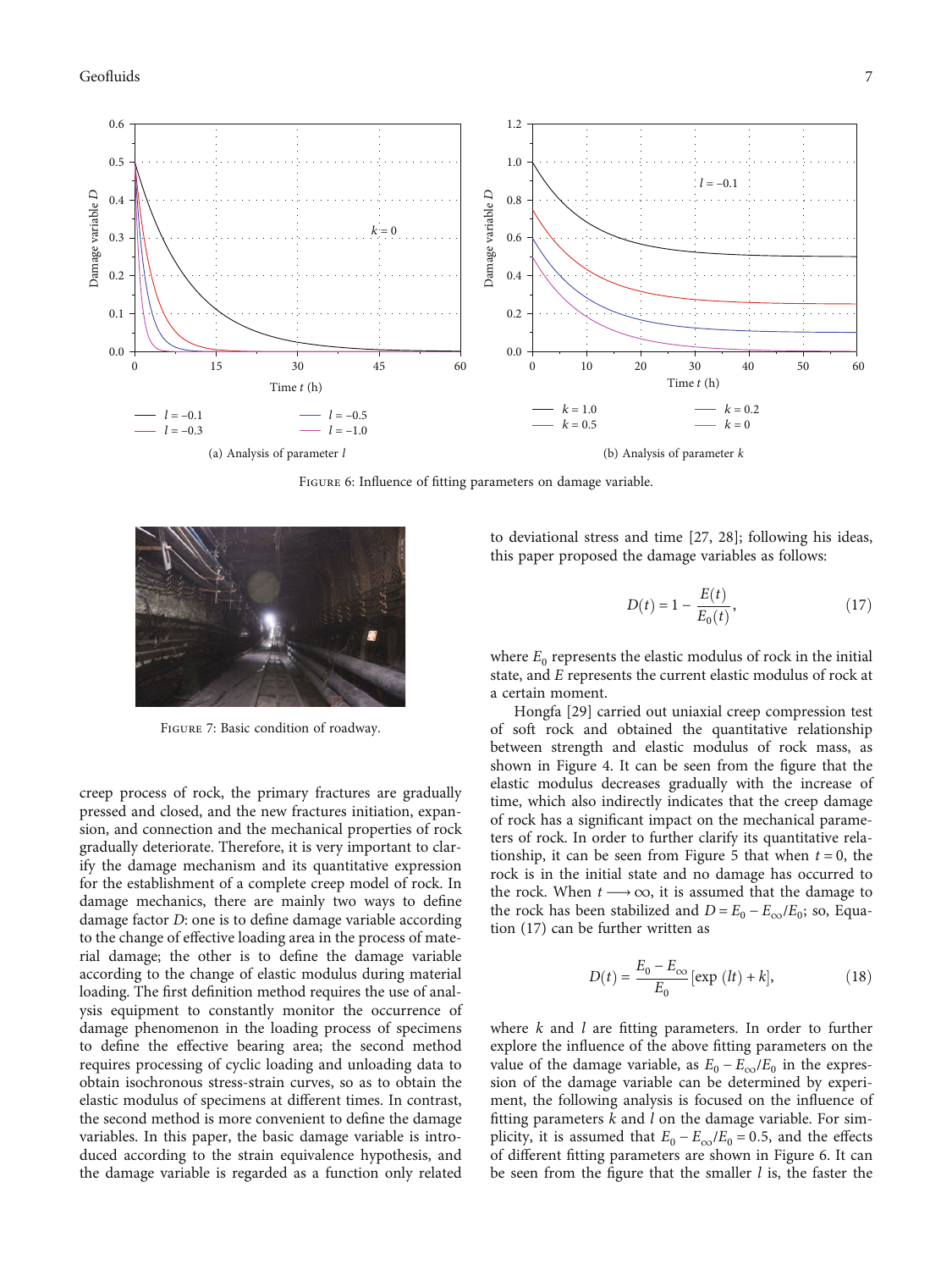TABLE 1: Results of model parameters.

<span id="page-7-0"></span>

| Deviatoric stress (MPa) | $G_2(MPa)$ | $G_2(MPa)$ | $H_1$ (GPa•h) | $H_2$ (GPa•h) | $H_3$ (GPa•h) | $H_n$ (GPa•h) | $t_{s}$ (h) |
|-------------------------|------------|------------|---------------|---------------|---------------|---------------|-------------|
| 3                       | 17.21      | 6.46       | 2617.5        | 0.96          | 404.57        |               |             |
| $\overline{4}$          | 19.42      | 12.35      | 2138.4        | 0.10          | 91.38         |               |             |
| -5                      | 18.48      | 16.63      | 1585.6        | 0.71          | 54.96         |               |             |
| 6                       | 25.61      | 16.07      | 853.2         | 0.48          | 32.57         |               |             |
| 7                       | 29.89      | 17.38      | 283.7         | 0.36          | 3.69          | 365.9         | 365.3       |



Figure 8: Comparison between experimental results and model calculation results.

speed of the damage variable tends to zero, and the damage speed is faster at this time, indicating that the main influence of *l* is the description of the damage process by the damage variable *D*. The smaller *k* is, the smaller the initial value of the damage variable is, and the initial damage degree is more significant at this time, which indicates that the main influence of *l* is the description of the initial state of the damage by the damage variable *D*. Therefore, both parameters *k* and *l* have significant influence on damage parameter *D*.

It is assumed that the material is isotropic and the damage law of each parameter is the same. Then, the degradation change of any rheological parameter  $x(t)$  with time can be expressed as

$$
x(t) = x_t = x_0(1 - D)
$$
  
=  $x_0 \frac{-E_0[\exp (lt) + (k-1)] + E_{\infty}[\exp (lt) + k]}{E_0},$  (19)

where  $x_0$  represents the initial rheological parameter.

It can be seen from Equation (19) that, in the same way, both elastic modulus and viscosity coefficient can be calculated by the following equation:

$$
E(t) = E_t = E_0 (1 - D)
$$
  
=  $E_0 \frac{-E_0 [\exp (lt) + (k - 1)] + E_{\infty} [\exp (lt) + k]}{E_0}$ , (20)

$$
\eta(t) = \eta_t = \eta_0 (1 - D)
$$
  
= 
$$
\eta_0 \frac{-E_0[\exp (lt) + (k - 1)] + E_{\infty}[\exp (lt) + k]}{E_0},
$$
 (21)

where  $\eta_0$  represents the initial viscosity coefficient. By substituting the above parameters into Equation [\(16\)](#page-5-0), an improved generalized Burgers model with creep parameters can be obtained.

#### 5. Model Parameter Determination

The rheological model established in this paper can be divided into steady-state creep (rock creep has only the first three stages) and unsteady creep according to the condition with or without accelerated creep stage. When the model is steady-state creep, the least square method is used for parameter fitting, and the parameter fitting effect is usually better. When the creep type of rock is unsteady creep, the results of parameter fitting by the least square method cannot meet the requirements. Through the analysis of the test curve, this paper proposed the following parameter determination method:

- (1) According to the test curve, the creep curve of rock can be divided into steady state and unsteady state; thus, the time  $t_s$  for entering the accelerated creep stage can be determined, and the creep curve of rock can be divided into two stages  $(0, t_s)$  and  $(t_s, t)$
- (2) For steady-state creep stage, creep parameters  $(G_1,$  $G_2$ ,  $G_3$ ,  $H_1$ ,  $H_2$ ,  $H_3$ ,  $K$ ) can be obtained by fitting the steady-state creep calculation method shown in Equation ([16](#page-5-0)) with the test data
- (3) Based on the rheological test data of rock in steady creep stage, a state variable *T* is assumed. For the initial state, the state variable *T* can be regarded as a function of the creep parameters  $(G_1, G_2, G_3, H_1,$  $H_2$ ,  $H_3$ ,  $K$ ) and is calculated iteratively based on these values
- (4) By putting the state variable *T* into the unsteady creep stage, the theoretical strain value  $\hat{\varepsilon}_i$  is obtained. Based on this, the objective function  $f(T)$ of rock creep function is established. Taking the sum of squares of the difference between the objective function and the actual experimental results of strain values as the objective function, the following equation can be obtained: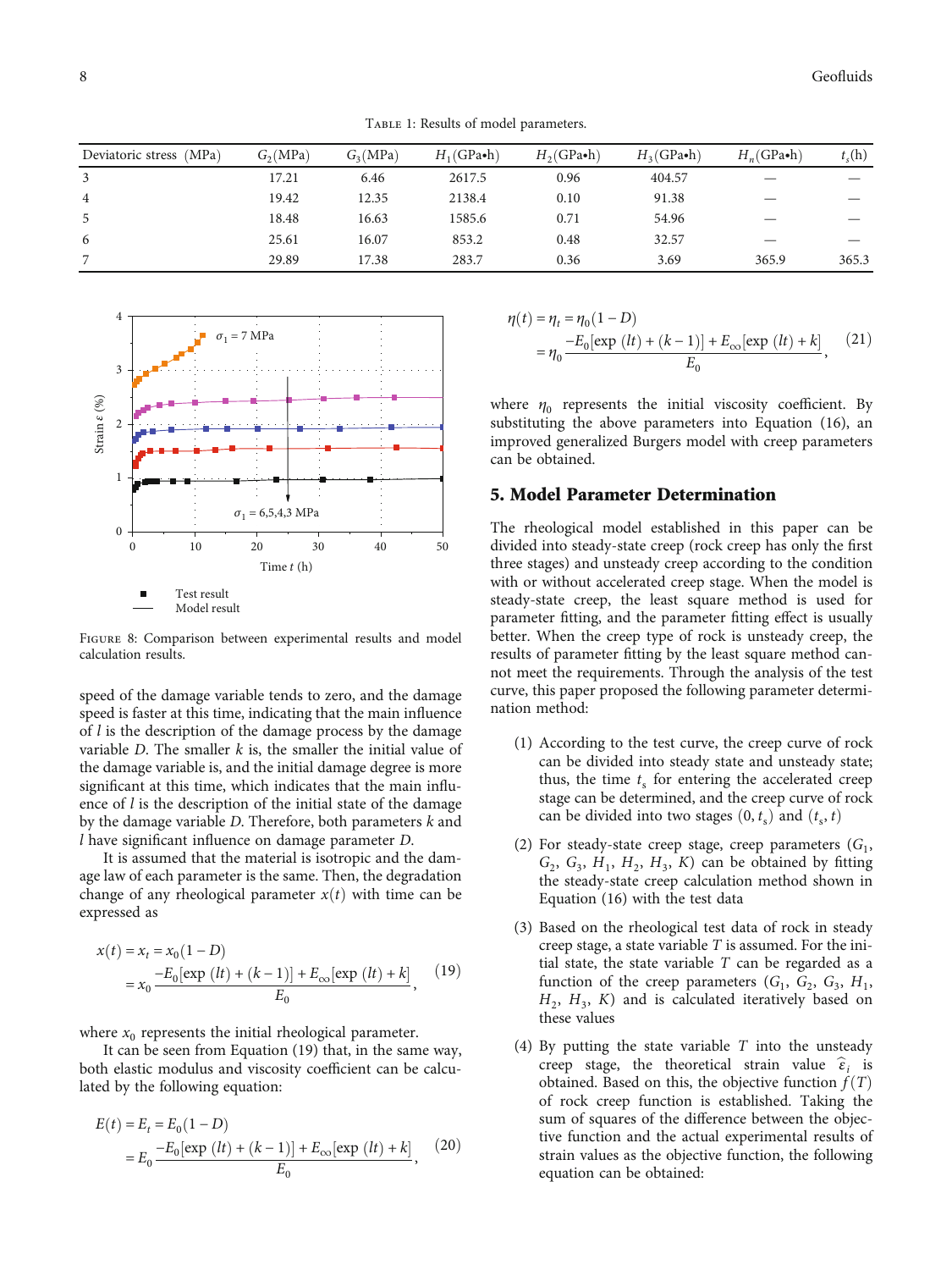<span id="page-8-0"></span>

Figure 9: Variation of damage parameter *<sup>D</sup>* with time.

$$
f(T) = \sum_{i=1}^{n} (\widehat{\varepsilon}_i - \varepsilon_i)^2.
$$
 (22)

(5) Determine whether the objective function  $f(T)$  has reached a minimum. If so, the set design variable *T* is the final result, otherwise the design variable is constantly modified until the objective function reaches the minimum value

For entering the accelerated creep stage  $(t_s, t)$ , the same nonlinear least square method as above is applied to the second formula in Equation [\(16\)](#page-5-0). Since the creep parameters  $(G_1, G_2, G_3, H_1, H_2, H_3, K)$  have been determined, the rheological parameter  $\eta_n$  can be obtained by fitting the accelerated creep curve with the least square method. At this point, all parameters in the model have been calculated.

#### 6. Model Validation and Parameter Analysis

The roadway surrounding rock of a coal mine in Shandong is adopted, and the roadway is shown in Figure [7.](#page-6-0) The surrounding rock was made into a cylindrical specimen with a height of 100 mm and a diameter of 50 mm, and the triaxial creep test was carried out in laboratory by the method of gradual loading of single specimen. The test plan is as follows: firstly, the confining pressure is loaded to a predetermined value of 2 MPa, and the stress level is 3, 4, 5, 6, and 7 MPa. After the confining pressure is stabilized, the axial pressure is applied. The loading rate is set to 50 N/s, and the confining pressure must be kept within a controllable range when the axial stress is applied. When the creep deformation at this stress level enters stable creep, the next load is applied. In this way, cyclic loading is repeated until the rock sample is destroyed. Results of model parameters obtained by fitting are shown in Table [1,](#page-7-0) where  $G_1 = 5.78$ ,  $K = 9.05$ .

As can be seen from Figure [8](#page-7-0) and Table [1](#page-7-0), the calculated results are in good agreement with the test data under different stress levels. This model not only accurately reflects the creep characteristics of attenuation and steady creep stage but also overcomes the defect that the generalized Burgers model is difficult to describe the accelerated creep. Considering the deterioration of creep parameters with time, the creep damage process of rock under different stress states can be better described, which provides a new idea for establishing unsteady creep model and determining model parameters.

Figure [8](#page-7-0) shows the variation of damage variables over time in the above tests. It can be seen from Figure [8](#page-7-0) that damage variable *D* varies with stress level at different times. Under the first-stage load, the damage variable of rock is not zero at time zero, indicating that rock itself has damage nature, and rock damage expands instantaneously during initial loading. Under the action of the first three levels of load, the damage amount of rock is in a relatively stable state, and the damage variable increases slightly, indicating that the strain deformation amount of rock is small at this time, the overall creep deformation is in the attenuation and stable creep stage, and the microcracks and micropores and other defects in the rock are slowly developing. When the next level of load is applied each time, there is a jump increase in the damage variables, which indicates that the internal defects of rock expand greatly at the moment of loading. Under the action of the last stage load, the damage variable of rock is relatively gentle in the initial stage, and this damage trend will be intensified with the cumulative effect of the continuous development of microcracks and fissures. The microcracks converge in the weak region, and the damage rate increases further. Then, the local damage began to expand and connect with each other to form a macroscopic fracture surface and suddenly linearly increased at about 11 h, followed by the failure, resulting in a sudden increase of the damage variable to 1. Under different confining pressures, the variation trend of damage variables under low stress is basically the same, but when the last stage rock is destroyed, the damage variables *D* keep a slow growth in the early stage and suddenly increase when the failure is near.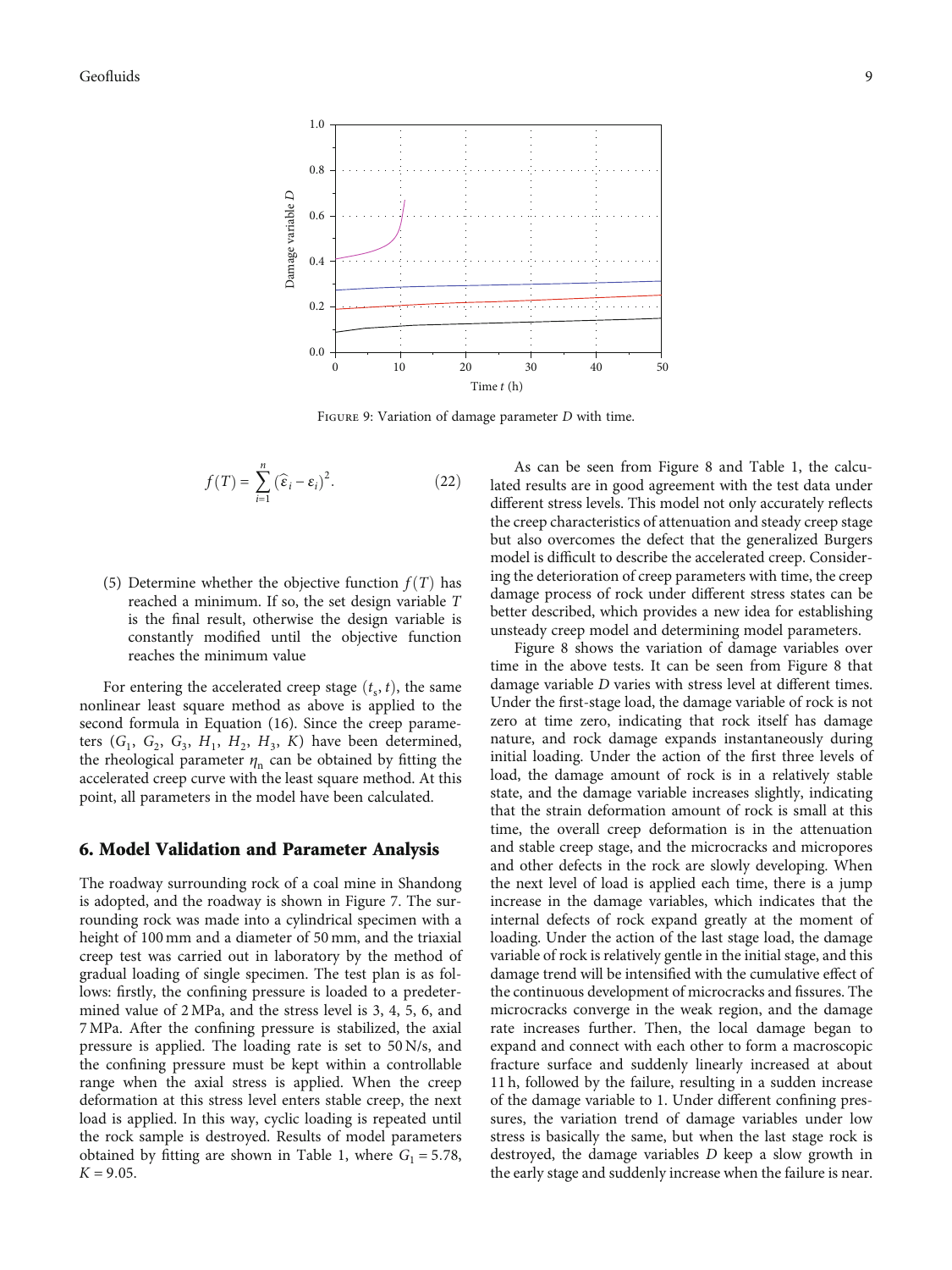<span id="page-9-0"></span>

FIGURE 10: Variation of viscosity coefficient  $H_n$  with time in the accelerated creep stage.

The influence of elastic modulus on rock creep is mentioned in the above study, which will not be described here. Figure [9](#page-8-0) shows the influence law of nonlinear viscosity coefficient on the curve of the whole process of rock creep. Only *Hn* sensitivity analysis is carried out for nonlinear viscosity coefficient, and the values listed in Table [1](#page-7-0) are used for other model parameters. It can be seen from Figure 10 that, with the decrease of nonlinear viscosity coefficient  $H_n$ , the faster the axial strain increases after the rock enters the accelerated creep stage, the shorter the failure time will be, indicating that the improved generalized Burgers model has a good adaptability to the deformation process after the rock enters the accelerated creep stage and has the value of popularization and application.

#### 7. Conclusions

Based on the generalized Burgers model, a new unsteady creep model considering accelerated creep was proposed, which reasonably introduced damage variables to describe the aging damage characteristics of rock and used the rheological model to identify the whole process curve of shale creep test. The main conclusions can be drawn as follows:

(1) In this paper, an improved generalized Burgers model is proposed by connecting a nonlinear viscose pot with strain-triggered on the generalized Burgers model, and the creep constitutive equations of the new model under one and three dimensional stress states are derived. In order to facilitate the model parameter identification of creep test results under conventional triaxial compression, the axial creep equation of rock specimens under conventional triaxial compression was given

- (2) Compared with the experimental curves, it is shown that the model can describe the creep law of rock well in the accelerated creep stage. Accelerated creep is the key stage of tunnel collapse prediction. The successful description of accelerated creep stage shows that the model is of great significance to the prediction of tunnel surrounding rock collapse. The improved generalized Burgers model only introduces a new pot element, and the model parameters are relatively few. In addition, the derivation process of creep equation is simple and easy; so, it has certain application value
- (3) In order to consider the characteristics of rock aging damage, a new definition of rock damage variable is proposed and introduced into the proposed model to further improve the model, and the parameters of the unsteady model can more reasonably simulate the creep characteristics of rock
- (4) The sensitivity analysis of the nonlinear viscosity coefficient introduced by the new model shows that with the decrease of the nonlinear viscosity coefficient  $H_n$ , the faster the axial strain increases when the rock enters the accelerated creep stage, the shorter the time tending to failure

#### Data Availability

The original contributions presented in this study are all included in this manuscript, and further inquiries can be directed to the corresponding authors.

#### Conflicts of Interest

The authors declare that they have no known competing financial interests or personal relationships that could have appeared to influence the work reported in this paper.

#### References

- [1] B. Yuan, Z. Li, Z. Zhao, H. Ni, Z. Su, and Z. Li, "Experimental study of displacement field of layered soils surrounding laterally loaded pile based on transparent soil," Journal of Soils and Sediments, vol. 21, no. 9, pp. 3072–3083, 2021.
- [2] C. Lijun, M. Chao, and W. Wei, "Viscoelastic-plastic constitutive model of rock considering aging damage," China Rural Water and Hydropower, vol. 9, pp. 160–166, 2021.
- [3] Y. J. Chen, C. L. Pan, P. Cao, and W. X. Wang, "A new mechanical model for rheology of soft rock," Rock and Soil Mechanics, vol. 2, pp. 209–214, 2003.
- [4] S. Yang and P. Xu, "A new nonlinear rheological damage model for rock," Chinese Journal of Geotechnical Engineering, vol. 10, pp. 1846–1854, 2014, (in Chinese).
- [5] H. E. Zhi-lei, Z. H. Zhen-de, Z. H. Ming-li, and L. Zhi-jing, "Unsteady creep constitutive model based on fractional derivative," Rock and Soil Mechanics, vol. 37, no. 3, pp. 737–744, 2016, (in Chinese).
- [6] Z. Jiawen, X. Weiya, and Y. Shengqi, "Improved generalized Bingham rock creep model," Journal of Hydraulic Engineering, vol. 37, no. 7, pp. 827–830, 2006, (in Chinese).